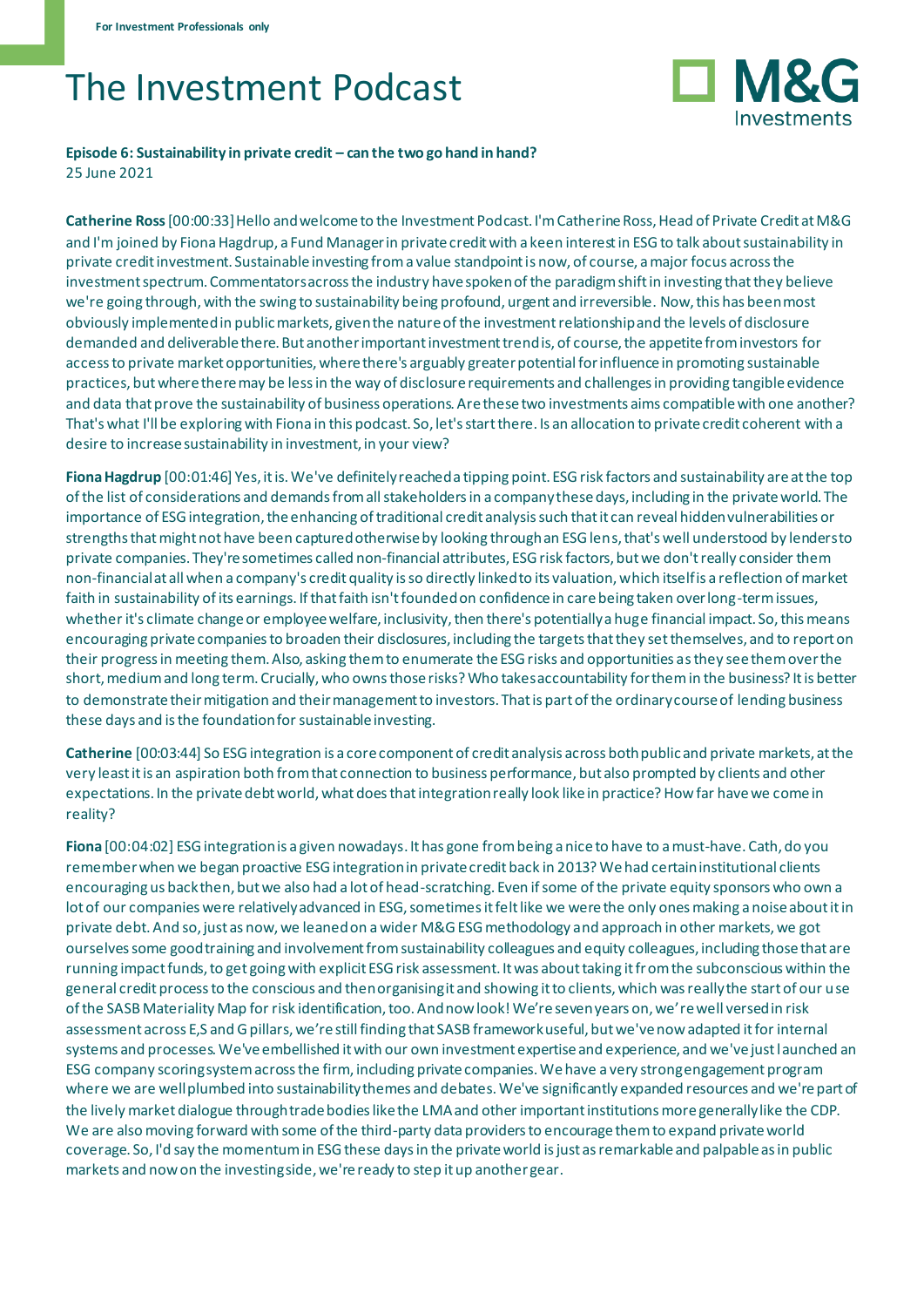**Catherine** [00:06:34] So looking at the best public market practices that have been a key driver in the progress that we've made in the private markets to date, given the broad spectrum that is private assets, it is arguably going to be difficult to generalise about how this will all play out in private credit overall. But if we were to look specifically at the loan market, how is an avowedly sustainable or ESG loan investing approach different?

**Fiona** [00:06:58] Investing with an explicit ESG objective alongside a financial target, so with an ESG tilt to the strategy or a best-in-classfilter, yes, it is nascent for private credit, but it's quickly developing. But I think it's for investors looking to be, as we are as asset owners, part of pushing the market forward. It's important to have access to companies, sufficient resources to do the engagement, the lobbying and the risk assessment in-house, to do it both qualitatively and quantitatively. For all that third party data providers are doing more in our space, private credit is still woefully underserved by them. More importantly, their methodologies, as we know, can be very different, very subjective, not always fresh. So, we're using the confidence of the wider firm's investment experience, married with our own experience and market knowledge, the track record of ESG integration that we have in the private markets, and the tools, the quantitative tools to rank and monitor ESG risk and investment. We think we know what good looks like and we know how to ask companies with serious intent for better. For clients for whom everything they do requires a sustainable bias and for those that understand the nature of the private loan market where it is today, then we think they can join us at the frontier and be part of the advancement of where private credit can reasonably be expected to move to. That said, it still takes a leap of faith and that's why a regular and careful ESG integrated mainstream strategy will continue too.

**Catherine** [00:08:58] It is an interesting phrase you used there, a leap of faith. It's clear that sustainable lending practices are nascent, as you've said, in private credit, albeit developing apace. But is that leap of faith that you mentioned for investors, something that they can be confident to make, do you think, given how much is still changing?

**Fiona** [00:09:15] Well, in the public equity markets, the logic of a link between sustainability and a company's valuation is well understood and is proven by academic and industry research. But, yes, in fixed income, in debt, we're talking about investments with maturities, about dated risk exposure and in loans specifically, potentially pretty short exposure at individual instrument level of two to four years. So that's why I say that. Also in private credit, there isn't a long track record or proof of the return effect over cycles of a best-in-class approach versus regular way ESG integrated or otherwise. So, I think for an investor to value a sustainable loan allocation right now, there does need to be an explicit equating in their minds of the drive to move things forward, as we intend to do anyway, as asset owner, as I say, to approach what long term sustainability means in the public world – so an equating of that aspiration with economic return expectations. All that said, it certainly sounds logical in a very asymmetric asset class like loans that doing all that you can to bolster downside protection yet more by investing in investment class companies and issuing transition sectors or questionable long term business models could create attractive, risk-adjusted returns over a cycle. We've certainly had 20 plus years of demonstrating that credit conservatism and careful selection has been a market-beating strategy. For a multi-asset manager, a relationship with a company can, through its life cycle, go from a very small direct lending club loan through a buy and build growth phase that sees a company become a large-cap, private equity-owned entity that might also issue public bonds and might ultimately list on the stock exchange. So as an asset manager and owner, we might feature at every stage along the way with that company even ultimately investing in that public equity. So, the mindset is always for the long term, which is important in planning a sustainability strategy. On the investor side too, no one is tactically allocating to private debt or loans. It is a long term strategic multi-year decision. I think these things transcend the short-term nature of the individual instruments and make long term sustainability of relevance. Also, via a robust ESG risk assessment methodology, we think that it comes together.

**Catherine** [00:12:24] So we've talked quite a bit about integration within private assets. Taking it a step further, what about specific ESG instruments? Do they appear in private credit? Do they matter, do you think?

**Fiona** [00:12:36] Yes and yes. For one thing, they're emblematic of the acceptance by the issuer community of the need to disclose and provide data on their progress and sustainability. Their arrival in the private credit space is the end of the e ra when that measurement was not required. So descriptive, vague qualitative statements of intent, they don't cut it anymore. So, at their best, through these instruments, companies are telling stakeholders that they get that. I'm mainly talking here about sustainability linked loans and bonds. I think these are instruments that are set to define the action in sub-investment grade corporate land because they allow flexibility in their use of proceeds. I'm not saying that we won't also see a rise in the so-called use of proceeds, instruments, green and social loans. We will, and we are in an arena that lends itself to startups, for example, cleantech solution companies. But, in the main in Europe, most companies probably won't have the volume of green or social projects to justify a specific financing. They would they'd rather formalise their efforts to reduce carbon intensity or improve management, diversification, employee diversification by embedding their targets, their KPIs into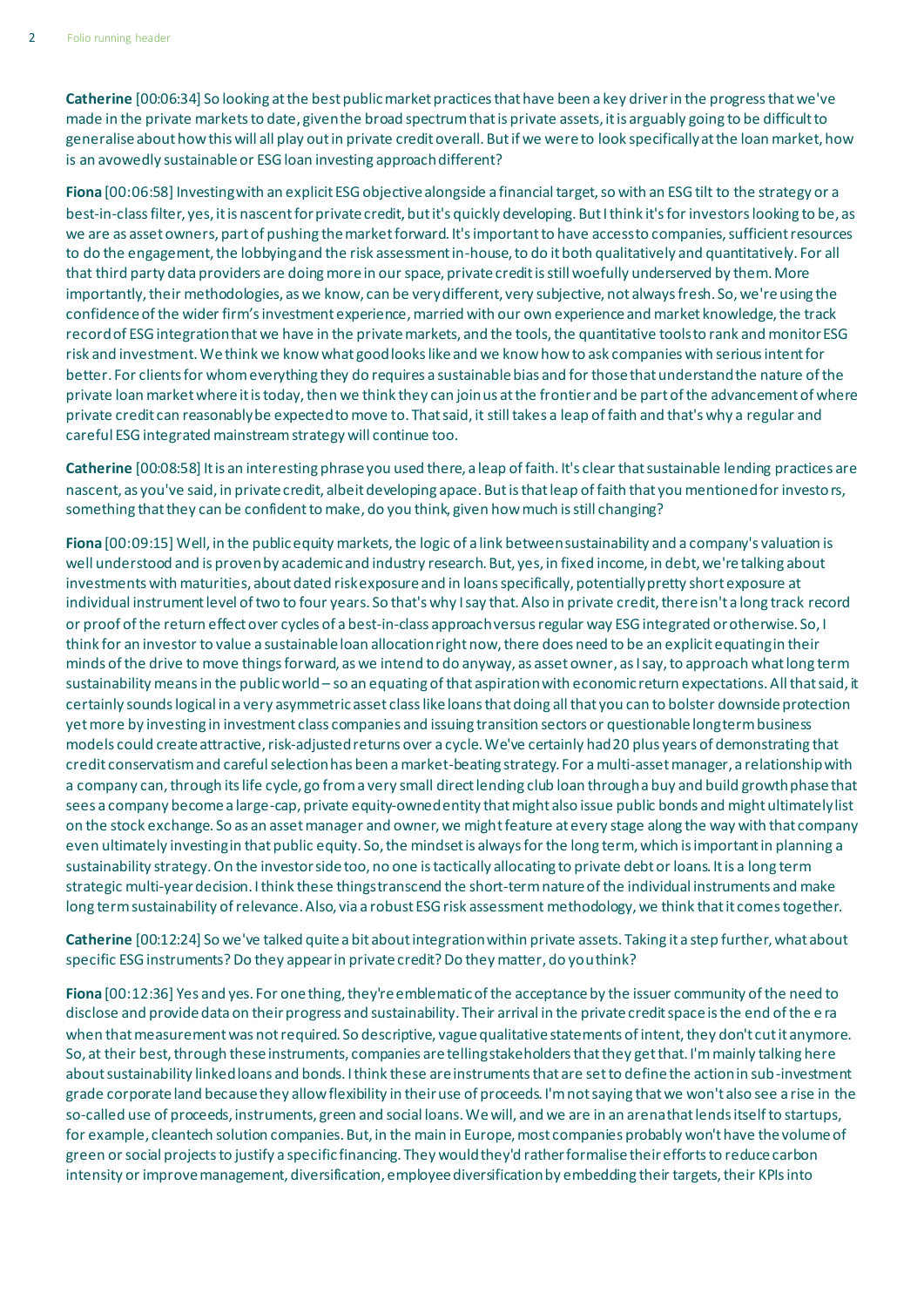general corporate purposes financing. So, we see the engine of growth and momentum being with regular way companies being better and showing their plan for this via an agreement to be measured on KPIs.

**Catherine** [00:14:32] We've seen a lot of comments recently from regulators about the dangers of a greenwashing, the focus they're going to have on it on businesses and on insuring managers are delivering on what they say they say that can do here credibly. Is there a greenwashing risk in sustainability-linked loans?

**Fiona** [00:14:50] I think we have to be particularly careful with loans because they have a two-way pricing ratchet. So not only is there a financial penalty if a KPI is missed like bonds, but in loans, there's also a financial incentive if a KPI is exceeded. So, the lender community must be assertive at the start to ensure that hurdles set by a company are meaningful and that the sustainability linked feature doesn't become a financial engineering tool. Sustainability linked issuance is already half of this year's loan issuance overall in Europe. It is a big part, it is getting on for 20 percent of the U.S. loan market, too. So, these risks notwithstanding, I think that sustainability linked instruments are important in illustrating commitment to ESG. But, yes, they have to be so much more than value signaling. Commitments made by companies have to be credible, materially stretching, relevant, and the progress measurements should be independently reviewed to have authenticity. I think second opinions are a crucial part of the use of the proceeds world, of the green bonds world and we think something similar should take place on sustainability linked loans.

**Catherine** [00:16:17] How are our clients responding to all of this? You mentioned before about the early adopters that we saw here back in our loan funds back in 2013: institutional investors who'd set their stall out, supported by a strong regulatory imperative perhaps too, looking initially for evidence around integration, which has transitioned into sustainability as an avowed strategy. How would you characterise the client landscape now and how can asset managers respond to it?

**Fiona** [00:16:41] Increasingly assertive of a responsible investment strategy, screening out is part of it often but more important is the holding to account of the manager and the setting of expectations for demonstration and for discussion of how we're valuing what is good and how we're backing it with their capital as well as our own. Also, it is about how we're part of the solution for driving change in those companies that have good intent but who may be in transition. I think we will show it to clients in three ways. We have the tools which permit that all important quantification. What's exciting, and recent and a step change is that we're able now to prove and quantify some of the purely qualitative assessments we were making and to synthesize relevant ESG risk factors into a scoring system for every company. That isn't a private credit thing stand alone, that is an M&G thing. Across the board, whether public, private, debt or equity issuer, we can weigh up risk and mitigants via a robust, consistent methodology across the firm. ESG assessment isn't something you can outsource, like you might with credit ratings. As I said earlier, it's very subjective, you can see that in the correlation between third party scores being very low. For another thing, you have to have real analysts involved in iterative discussions with companies on key topics and frequently over time. These scores are far more live, more vibrant, than credit ratings and there needs to be consistency and comparability and a context for the metrics. I think targets are another way in which we're quantifying progress, that we are showing to clients. So, we want to show the state of the underlying company target setting over different time periods, over the near term, the next three to five years, the medium term, 10 years or so and the long term. By doing that, we can break up the challenges ahead and provide some measurement milestones. In climate reporting, for example, we're endeavoring to show the picture right now on GHG emissions disclosure, but also to show the percentage of companies that have Paris aligned science-based targets now and how that's changing over time. I'll freely admit that a lot of the private company-specific data is based on estimates, estimates derived from an in-house model that is looking at the size of the company, the number of employees in that sector, etc. Even that allows a starting point, some context and crucially, a base from which we can initiate engagement and encourage a company to hook up with CDP to initiate an ordered disclosure program. Then there's engagement itself. That's really the third important way that we prove a sustainability agenda to clients, by showing the systematic engagement that's going on, the objectives we have for companies, the progress we've made, the follow-ups we plan and the investment decisions that have ensued. We're fortunate in private credit that we have a close nexus with our companies, that goes with the territory. We might not be shareholders with a vote, but we are relationship lending and we know management. Engagement is a core part of a sustainable strategy. It includes the company owners, too, because private equity with an ESG agenda gets things done across a whole portfolio. So, whether it's bilaterally or engaging via industry groups, we can't do anything all on our own, then there's a leverage effect in nudging forward the owner community too. Also, by engagement, I mean structured meetings with an objective, i.e. the PRI definition of a meaningful dialogue with a company

**Catherine** [00:21:24] We've touched on this already a little bit. But how might regulation come into play in pushing this forward, do you think, in the private sphere?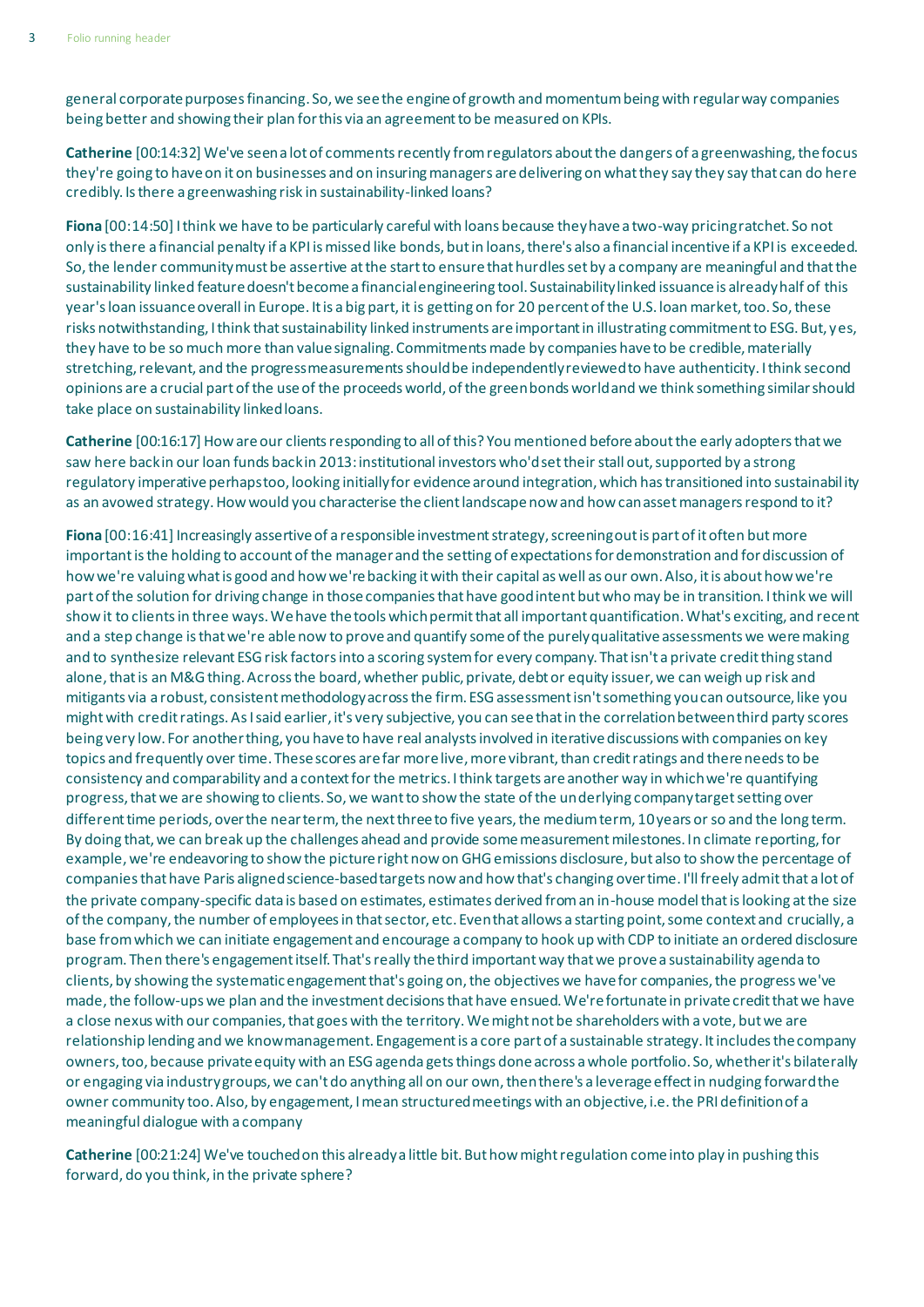**Fiona** [00:21:32] Yes, regulation is mushrooming. The most significant near-term change in regulation is the stick that we're about to be given which is the improved disclosure that's going to come from the expansion of the Corporate Sustainability Reporting Directive. The NFRD is going to be expanded and will include private companies. That's going to quadruple the affected corporates, improve disclosure and improve relative comparison enormously.

**Catherine** [00:22:16] So to wrap this up and bring this together, how would you describe your approach to sustainable lending in those funds that you run with that explicit objective?

**Fiona** [00:22:25] Well, we have to start somewhere and it's somewhat crude for now. We hope that sophistication will come as reporting, disclosure and benchmarking all develop too. With a sustainable loan strategy today, what we have really is an amalgamation of a tilting approach of favouring those companies via their weighting in the portfolio that are in absolute terms best in class or in relative terms to their asset class peers, i.e., for their size and maturity. Remember that a lot of these companies haven't been companies for terribly long, but for the size and maturity, they're leading the way. That married with an explicit screening out of worst in class or the laggards. But we have to leave room in this asset class of relatively young, fast-developing companies for those with a positive trajectory and with a big potential for positive change. So, as I say, optimization will maximize the ESG score by overweighting the strong, high scoring companies, will leave some scope to recognise improvement and encourage it via engagement. But, yes, we set a tolerance threshold for entry into a portfolio to exclude laggards or exclude those not yet at base camp, but leave room to invest and monitor others and ideally hasten their advance via engagement. Engagement has to be a core part of the approach. Then, aside from the active decisions and management, there are a series of negative exclusions, whether that's some specific sectors on ethical grounds, human rights grounds, or it's screening out sectors that we consider not to have a sustainable future and this includes norms-based screens, of course, too.

**Catherine** [00:24:43] What does the future look like in this space do you think Fi?

**Fiona** [00:24:45] For loans specifically, what we lack is a sustainability benchmark. A class, against which we can judge a loan portfolio on ESG grounds. That will change and we aim to be part of that change, just like we were when the loan market brought in a new index in the early 2000s. But for now, the assessment has to be absolute on the part of a manager, and that means that the approach then has to be founded on a robust overseeing assessment. So, employing the high standards of the best public companies to assess the status of private ones while acknowledging that they're in their revolution. That's it in a nutshell. We cut them some slack for their youth or for their more limited resources, but we still assess them with a framework that knows what good looks like in absolute terms. I think that's only possible for large scale pan asset class international asset managers.

**Catherine** [00:25:53] Thanks so much for sharing your insights. It's a really important topic and one that is most definitely evolving. As ever, we're keen to continue the conversation with clients and consultants on this so please do get in touch. Thank you for listening.